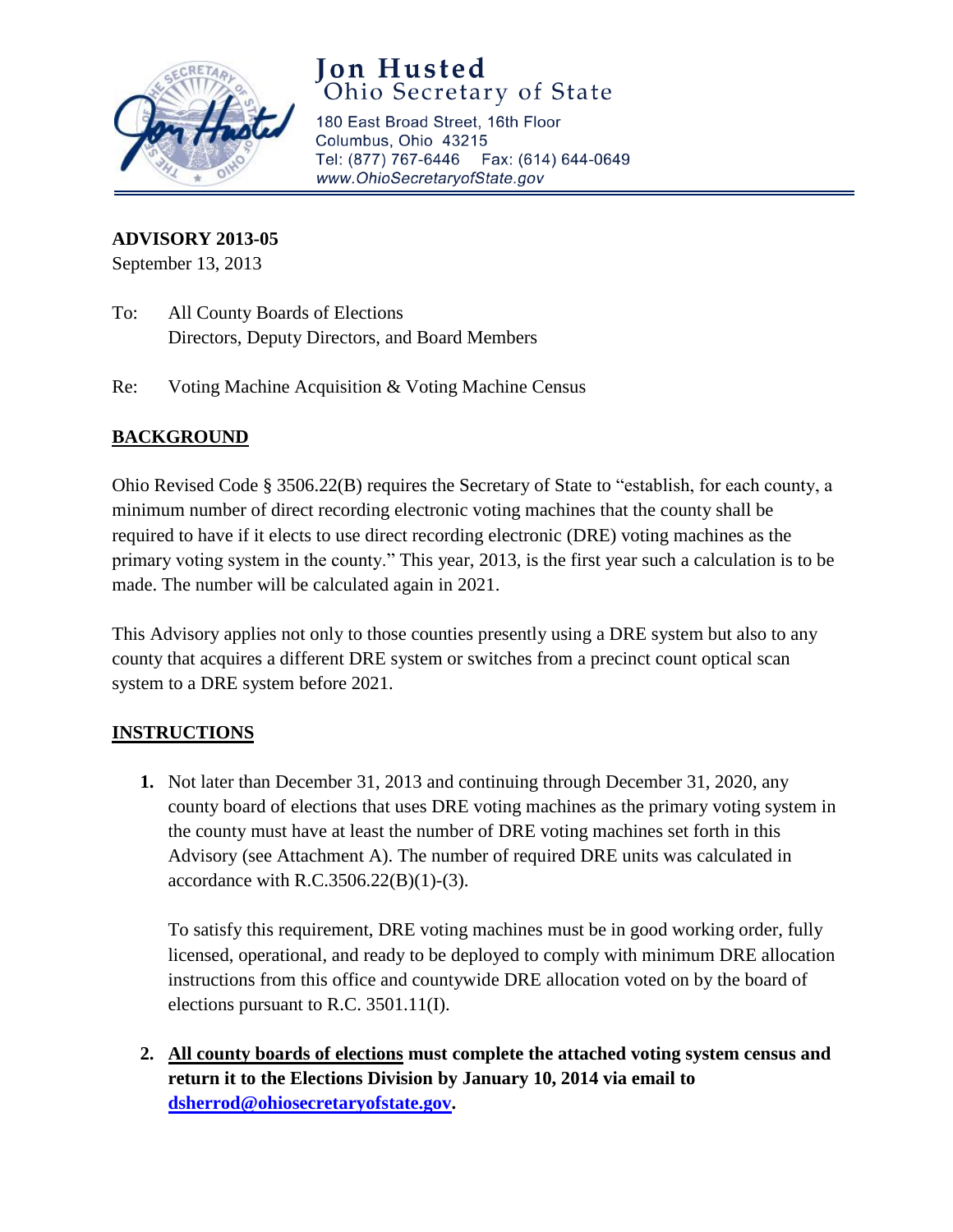If you have any questions regarding this Advisory, please contact the Secretary of State's elections counsel assigned to your county at (614) 466-2585.

Sincerely, **Jon** Husted

Jon Husted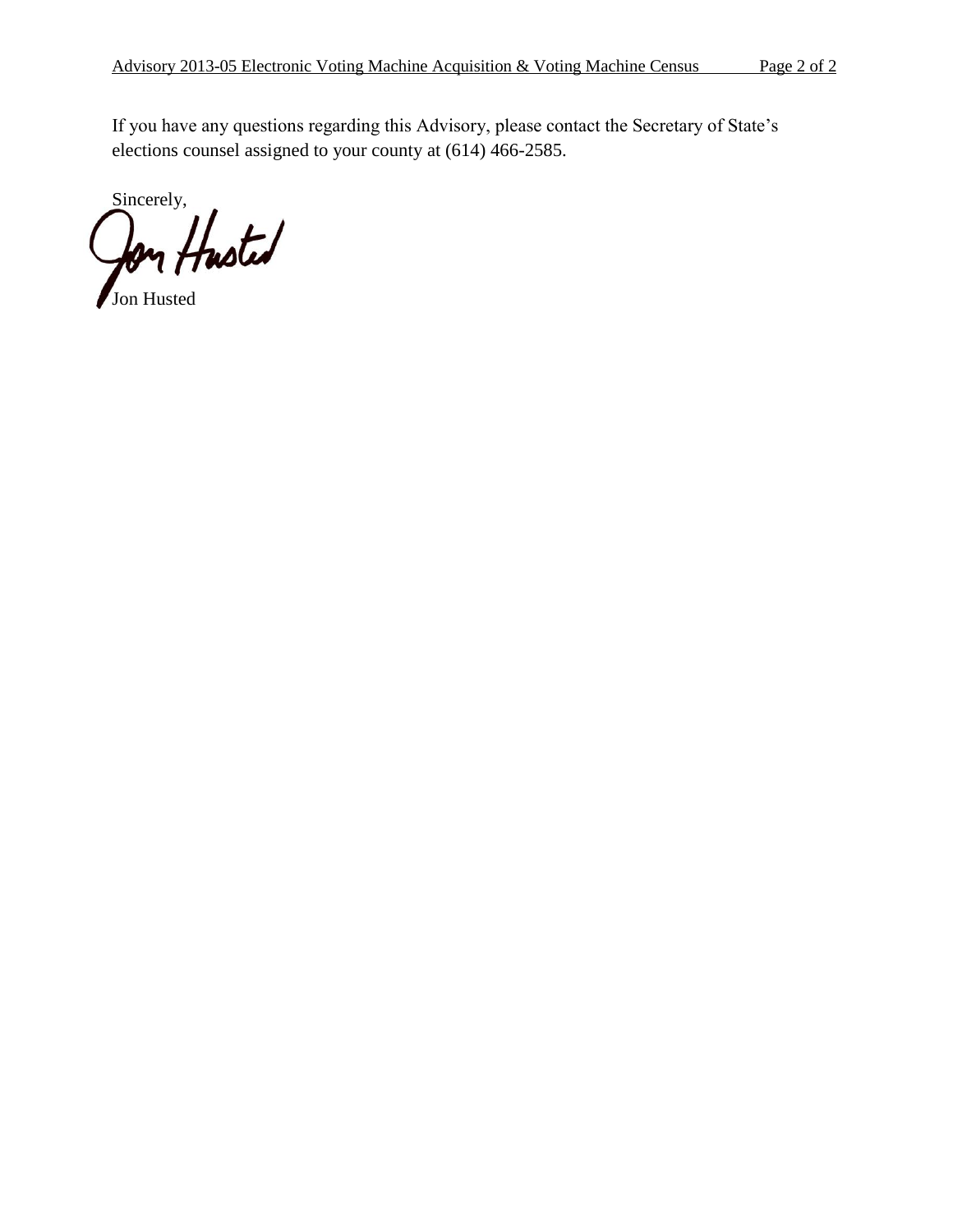## **ADVISORY 2013-05, ATTACHMENT A MINIMUM NUMBER OF DRE VOTING MACHINES R.C. 3506.22(B)**

| <b>Adams</b>     | 105   | <b>Hamilton</b>  | 3,344 | <b>Noble</b>      | 52    |
|------------------|-------|------------------|-------|-------------------|-------|
| Allen            | 401   | <b>Hancock</b>   | 313   | <b>Ottawa</b>     | 176   |
| <b>Ashland</b>   | 214   | <b>Hardin</b>    | 106   | <b>Paulding</b>   | 77    |
| <b>Ashtabula</b> | 370   | <b>Harrison</b>  | 63    | Perry             | 140   |
| <b>Athens</b>    | 277   | Henry            | 116   | Pickaway          | 191   |
| <b>Auglaize</b>  | 187   | <b>Highland</b>  | 164   | <b>Pike</b>       | 108   |
| <b>Belmont</b>   | 284   | <b>Hocking</b>   | 106   | Portage           | 623   |
| <b>Brown</b>     | 164   | <b>Holmes</b>    | 107   | Preble            | 165   |
| <b>Butler</b>    | 1,431 | <b>Huron</b>     | 212   | Putnam            | 138   |
| <b>Carroll</b>   | 111   | <b>Jackson</b>   | 138   | <b>Richland</b>   | 526   |
| Champaign        | 158   | <b>Jefferson</b> | 286   | <b>Ross</b>       | 268   |
| <b>Clark</b>     | 527   | <b>Knox</b>      | 244   | Sandusky          | 242   |
| <b>Clermont</b>  | 768   | Lake             | 899   | <b>Scioto</b>     | 276   |
| <b>Clinton</b>   | 154   | Lawrence         | 285   | Seneca            | 208   |
| Columbiana       | 391   | Licking          | 644   | Shelby            | 180   |
| Coshocton        | 129   | Logan            | 175   | <b>Stark</b>      | 1,514 |
| Crawford         | 170   | Lorain           | 1,214 | <b>Summit</b>     | 2,138 |
| Cuyahoga         | 5,827 | Lucas            | 1,792 | <b>Trumbull</b>   | 866   |
| <b>Darke</b>     | 209   | <b>Madison</b>   | 138   | <b>Tuscarawas</b> | 343   |
| <b>Defiance</b>  | 150   | <b>Mahoning</b>  | 996   | <b>Union</b>      | 195   |
| <b>Delaware</b>  | 718   | <b>Marion</b>    | 242   | <b>Van Wert</b>   | 120   |
| Erie             | 312   | Medina           | 724   | <b>Vinton</b>     | 51    |
| <b>Fairfield</b> | 609   | <b>Meigs</b>     | 96    | <b>Warren</b>     | 837   |
| Fayette          | 94    | <b>Mercer</b>    | 169   | Washington        | 246   |
| <b>Franklin</b>  | 4,726 | Miami            | 406   | Wayne             | 444   |
| <b>Fulton</b>    | 169   | <b>Monroe</b>    | 60    | <b>Williams</b>   | 150   |
| Gallia           | 132   | Montgomery       | 2,212 | Wood              | 618   |
| Geauga           | 382   | Morgan           | 51    | Wyandot           | 91    |
| Greene           | 710   | <b>Morrow</b>    | 144   |                   |       |
| Guernsey         | 143   | <b>Muskingum</b> | 310   |                   |       |